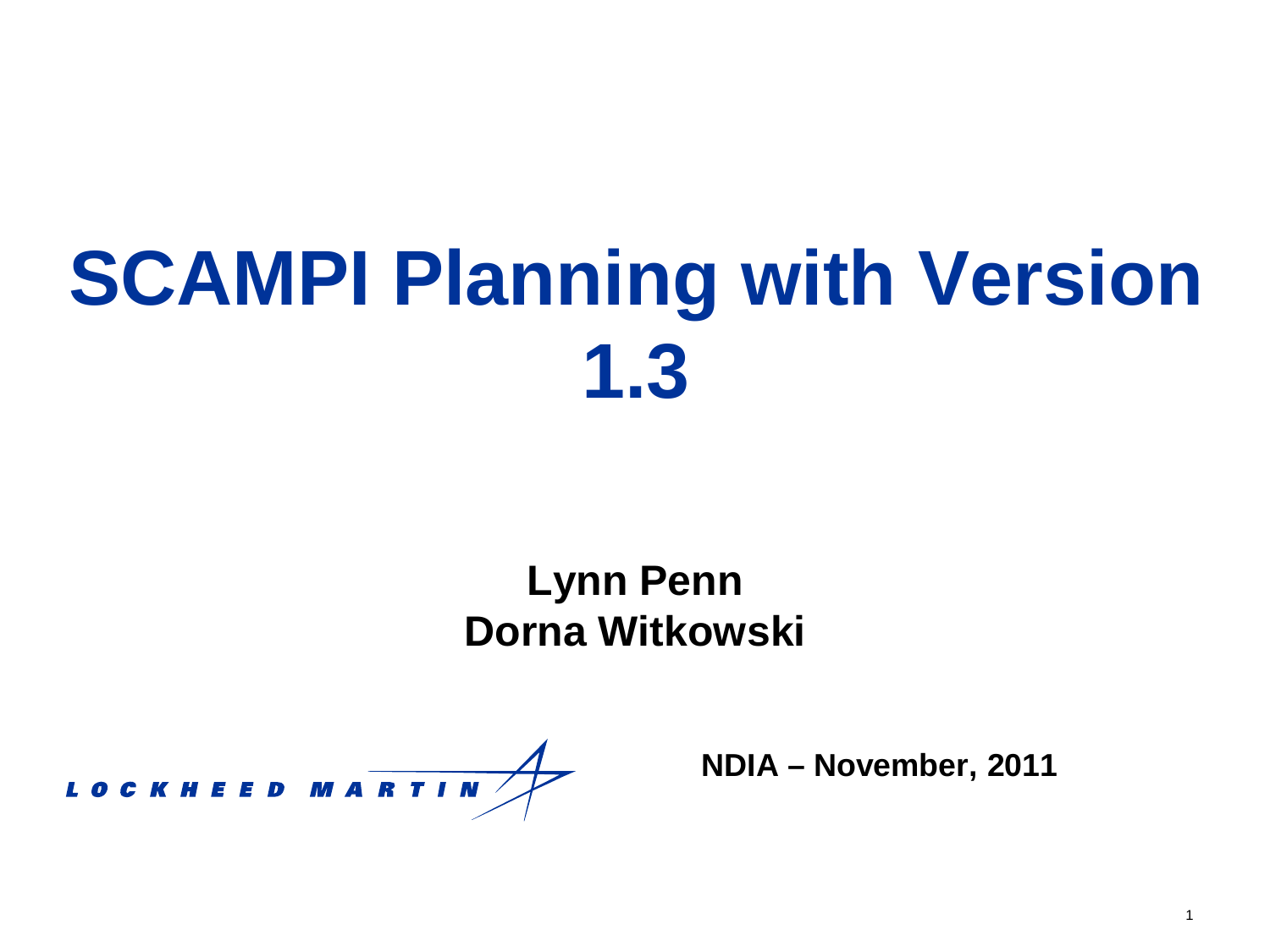# **Agenda**

- **Overview of Organization**
- **Getting Started**
- **Sampling Factors**
- **Sub-Groups**
- **Support Functions**
- **End Result – So Far**
- **Lessons Learned**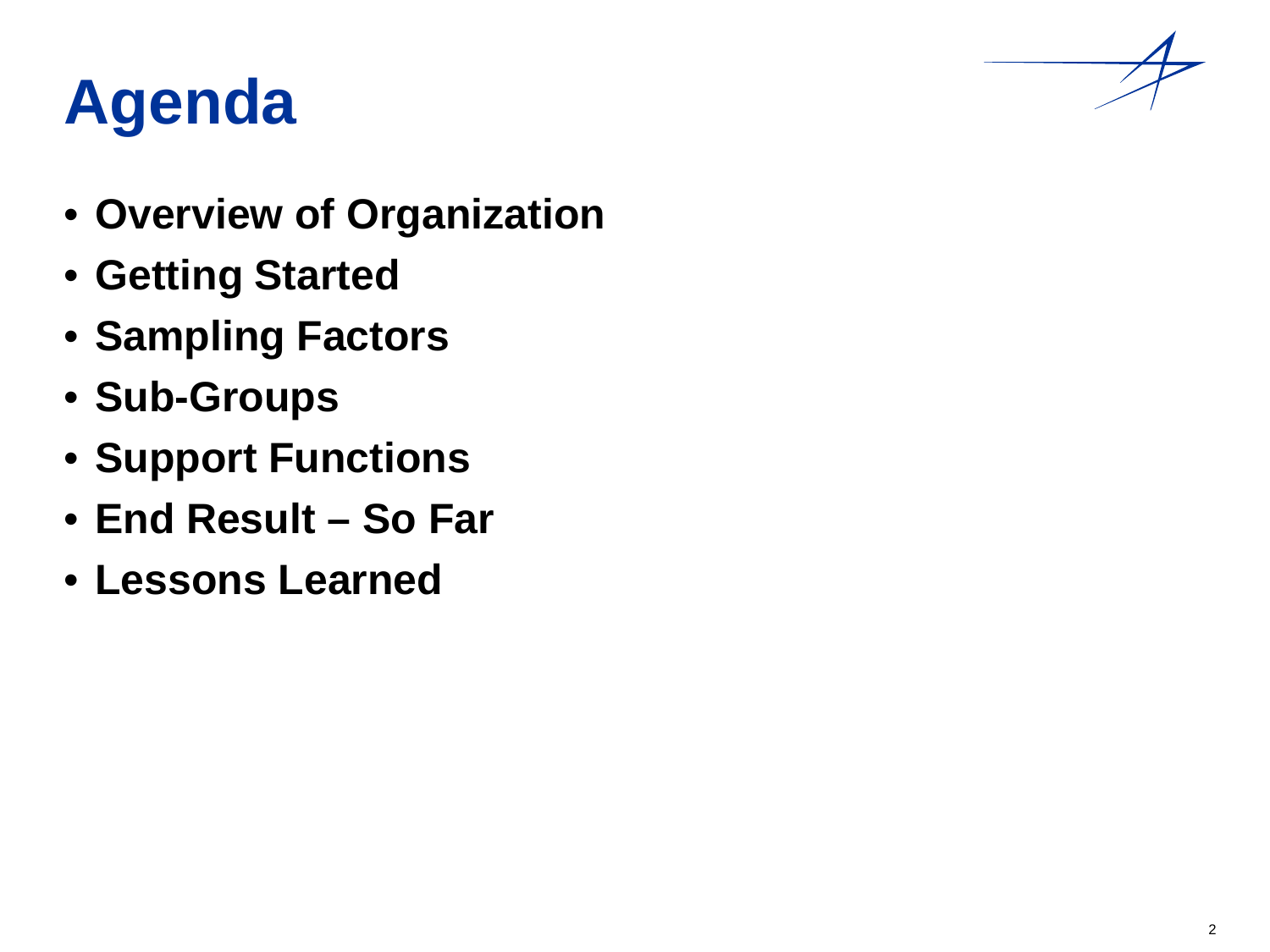## **Overview of Organization**

- **Information Systems and Global Solutions (IS&GS) – Business Area within Lockheed Martin Corporation**
	- **IS&GS-Defense Product Line**
		- **Employs over 12,000 people at more than 200 sites worldwide**
		- **Principally engaged in the design, development, operation and sustainment of systems and solutions that help defense customers achieve their missions.**
		- **Performs on more than 400 programs for customers that include the U.S. military services, NASA and the National Oceanic and Atmospheric Administration.**
		- **Performs Software Development , Operations and Maintenance, Information Technology Services, Engineering Services and General Site services.**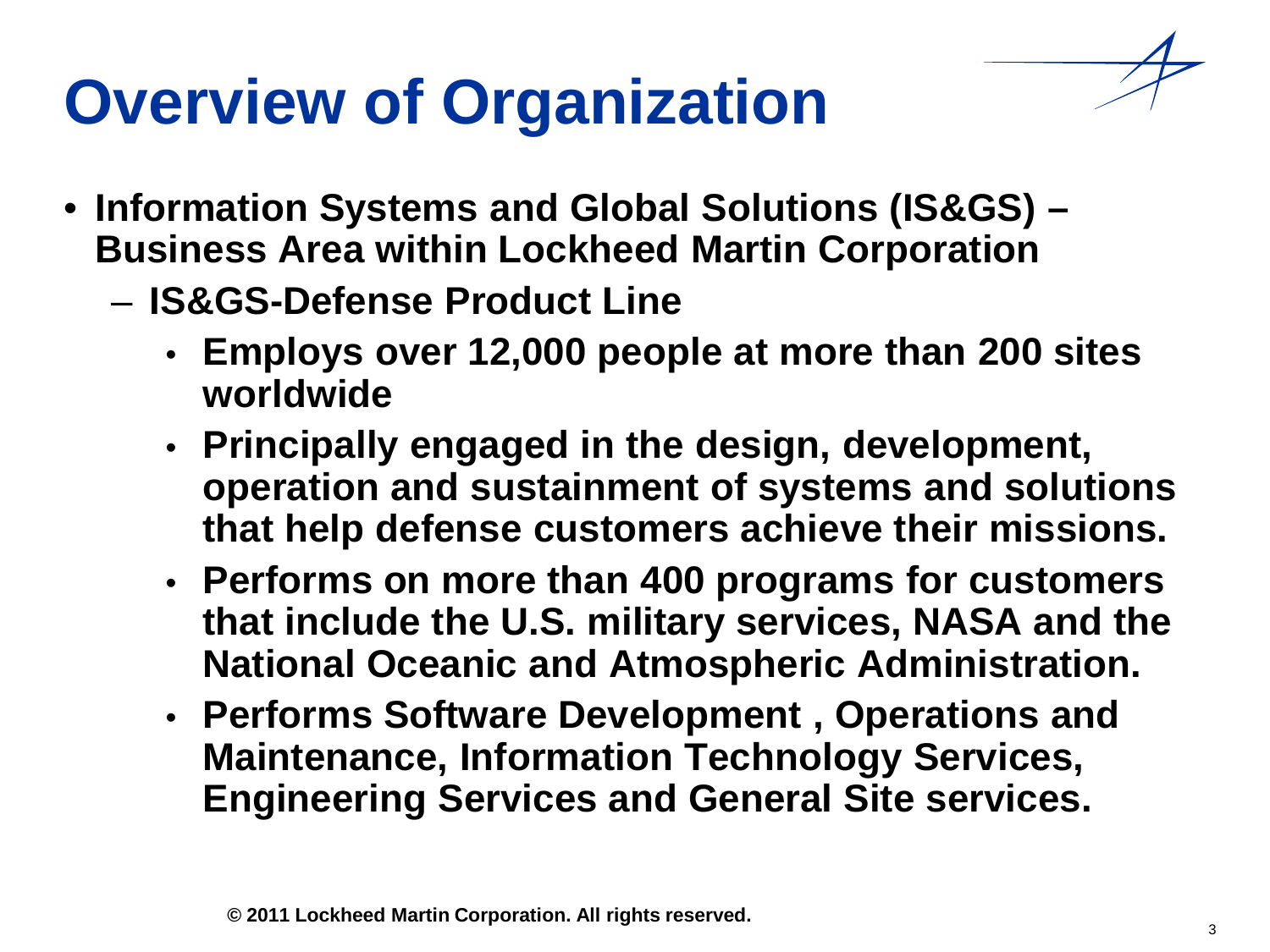### **Getting Started**

- **Not an easy thing to get a list of programs**
	- **What is a program? (vs. contract, CLIN, project)**
	- **Who would have the most current list?**
		- **And what would it include?**
- **Business Area (IS&GS) Enterprise Dashboard**
	- **Centralized portal that provides weekly insight into IS&GS programmatic and financial performance across programs and provides a consistent consolidated view of performance status**
	- **Programs over a certain \$ amount required to report weekly**
		- **Others at discretion of management**
- **Used Enterprise Dashboard to get baseline list of programs**
	- **Already provides a limiting factor (\$ value)!**
	- **Initial list included 132 programs**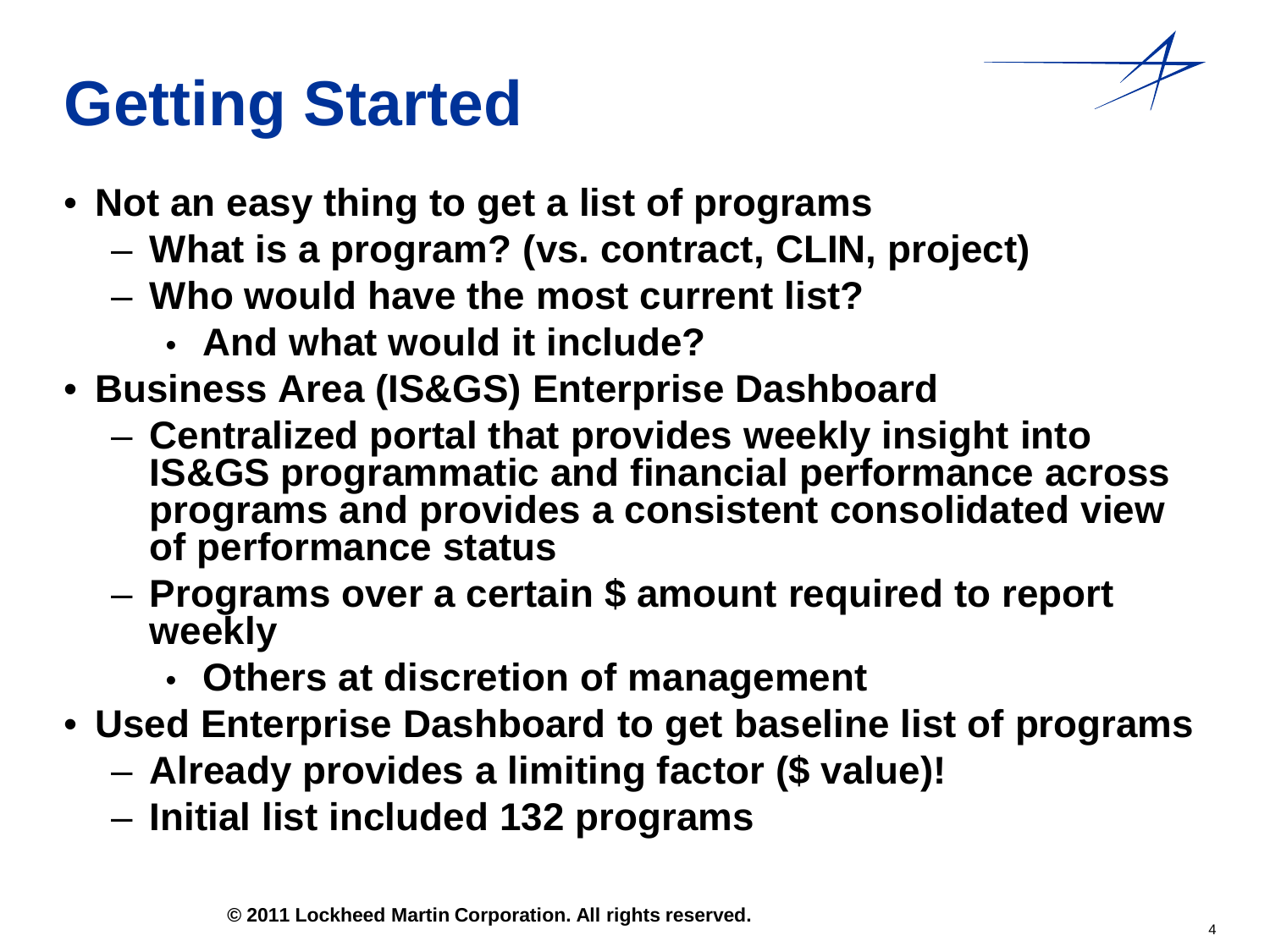#### **Sampling Factors**

**Sampling factors serve to identify meaningful differences in the conditions under which work is performed in the organizational unit. Based on a thorough understanding of the organization, the lead appraiser determines the sampling factors that define different clusters of process implementation for the organization unit. Tiers of the organization chart often provide an initial view of these potential groupings. The Method Definition Document section 1.1.4 contains a list of potential sampling factors which must be evaluated. In addition, the lead appraiser seeks information about other potential sampling factors.**

**Standard CMMI® Appraisal Method for Process Improvement (SCAMPISM) A, Version 1.3: Method Definition Document, Appendix F, Page 212**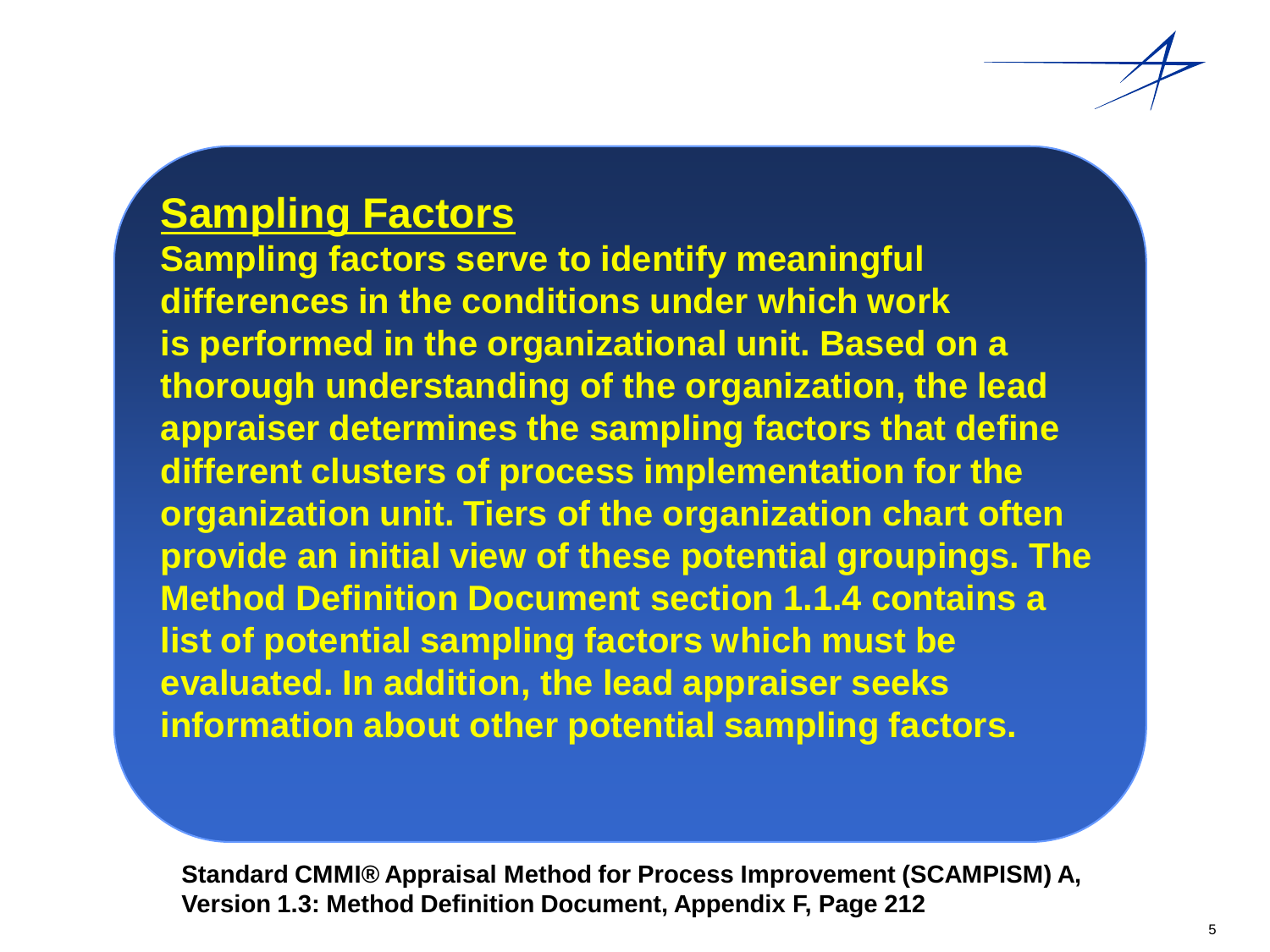### **Sampling Factors**

- **What made sense as a differentiator – The organization's perspective:**
	- **All programs are required to follow a set of requirements, tailored for each program and documented in a compliance matrix**
		- **Regardless of Domain, Geography, Customer, Size or Life Cycle**
		- **Organizational tailoring was done for Program Type (e.g., development, services, operations/maintenance)**
		- **Requirements were specific for software, systems, hardware**
	- **Therefore, the organization felt that the following were process differentiators:**
		- **Discipline (i.e., software, systems, hardware)**
		- **Program Type (i.e., development, services, operations & maintenance – O&M)**
		- **Architecture Methodology (model-based or non-model based)**
		- **\$ Value (default from program list obtained)**
	- **Provided this information to the Lead Appraiser for review / comment**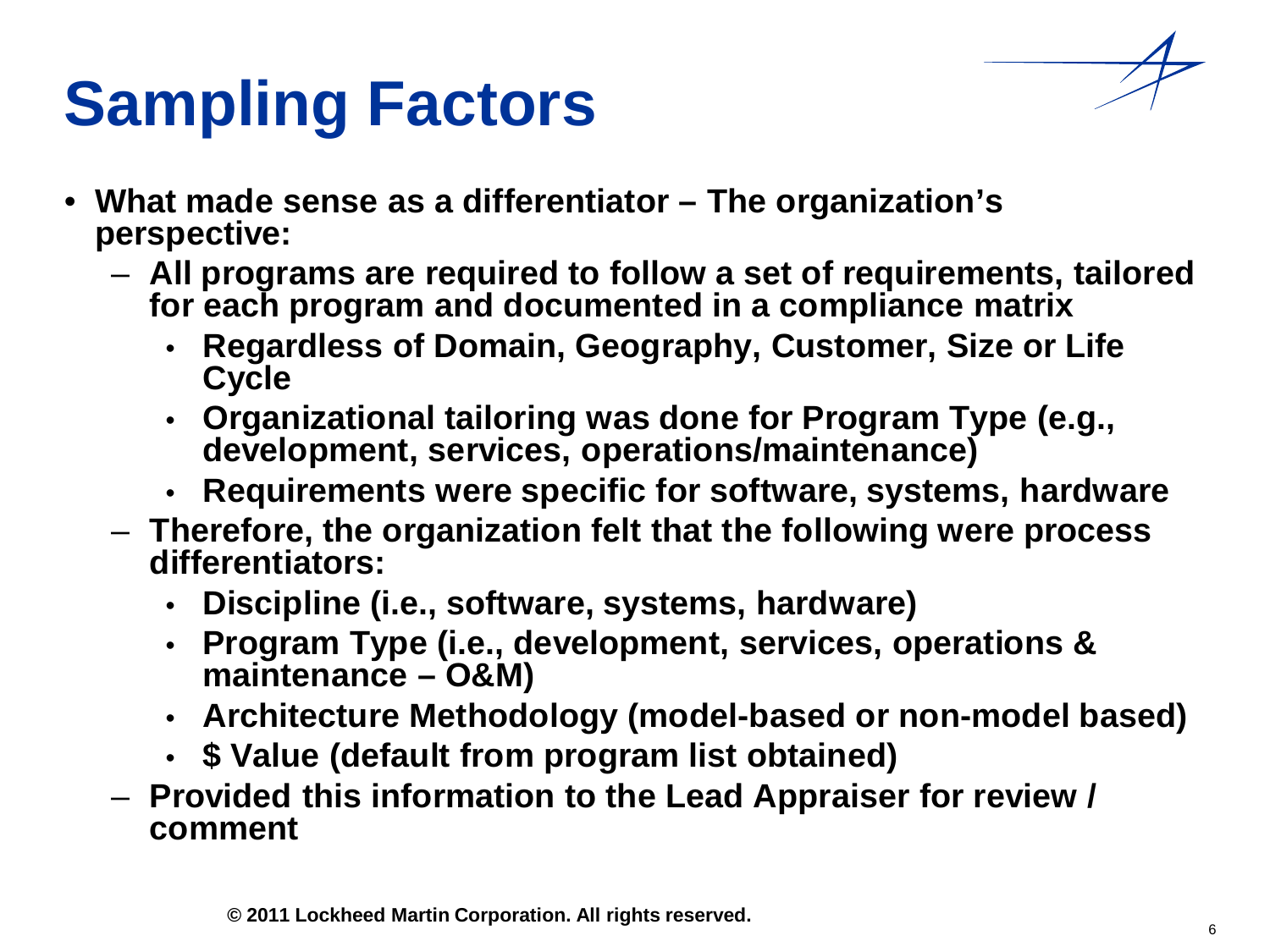# **Sampling Factors (2)**

- **What made sense as a differentiator – The Lead Appraiser's perspective:**
	- **Additional information requested for:**
		- **% of contracts that were with Defense customers (92%)**
		- **Lines of Business within the organization (3 of the 5 with development or O&M effort included in scope)**
	- **Agreed the following were not differentiators**
		- **Domain, Geography, Customer and Life Cycle**
		- **Did not agree that size was not a differentiator**
	- **Lead Appraiser felt that the following were process differentiators:**
		- **Discipline (i.e., software, systems, hardware)**
		- **Program Type (i.e., development, services, O&M)**
		- **Architecture Methodology (model-based or non-model based)**
		- **Size (Full-Time Equivalents)**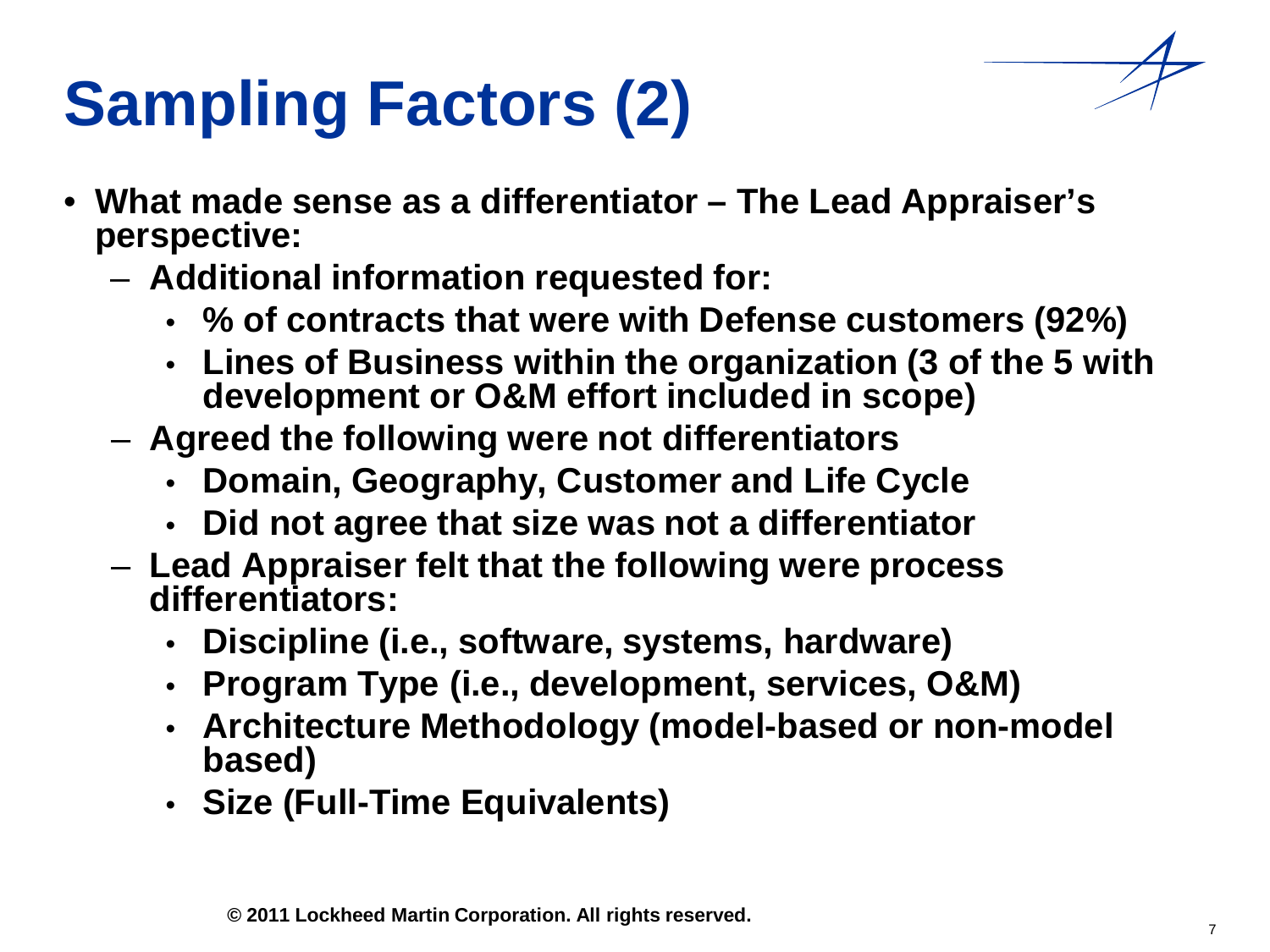#### **Subgroups**

**Sampling factors are used to define subgroups in the organizational unit. Subgroups consist of sets of basic units which share the attributes identified by the sampling factors. Subgroups are defined by determining all potential combinations for each value of the sampling factors.**

**Standard CMMI® Appraisal Method for Process Improvement (SCAMPISM) A, Version 1.3: Method Definition Document, Appendix F, Page 212**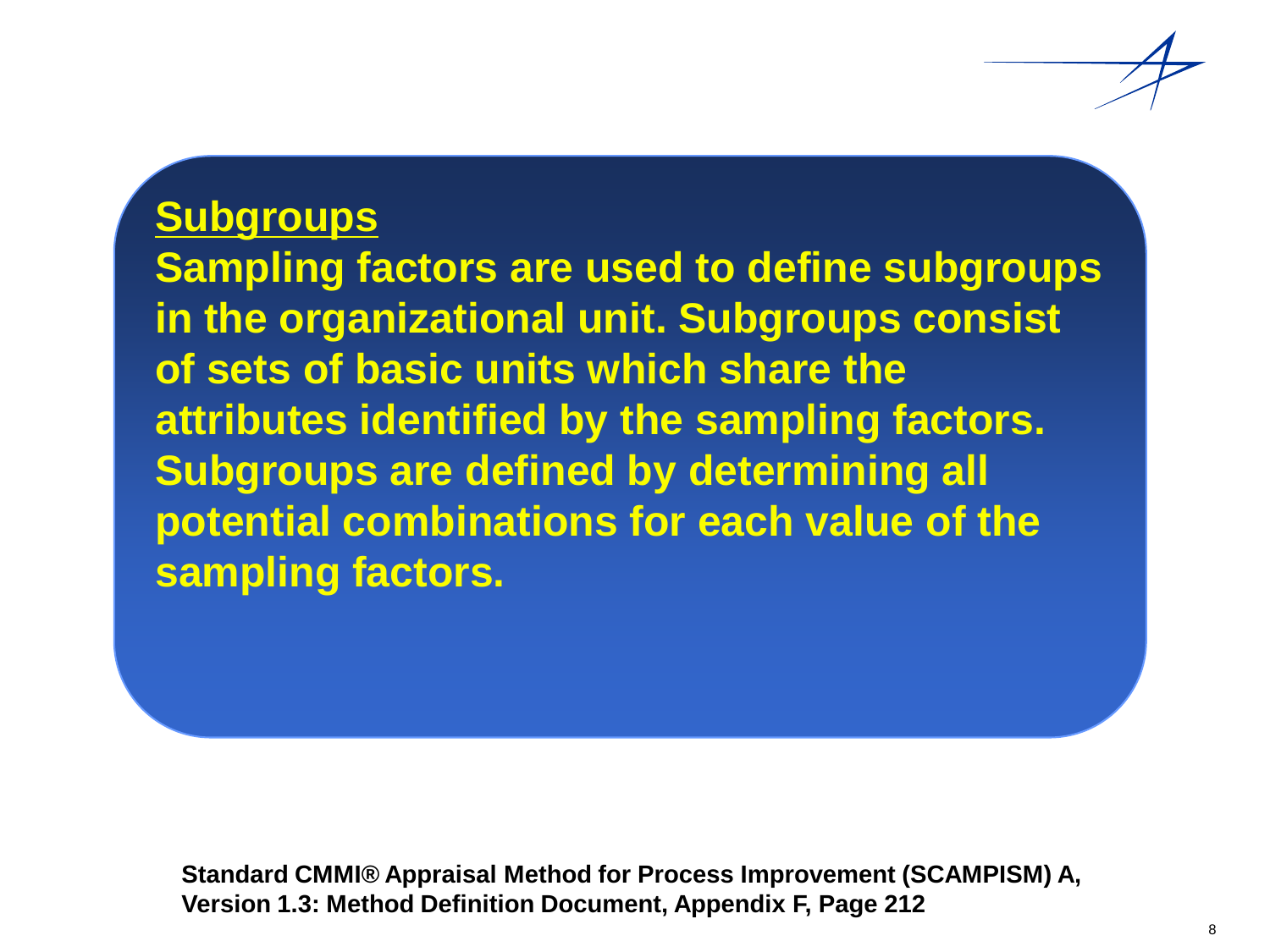

### **Sub-Groups**

#### • **First Pass:**

– **19 Sub-groups defined based on Discipline, Program Type, and Architecture Methodology (called Project type)**

| <b>Subgroup</b> | <b>Relevant Sampling Factors</b>             |  |  |  |
|-----------------|----------------------------------------------|--|--|--|
|                 | Disciplines / Effort Types / Project Types   |  |  |  |
|                 |                                              |  |  |  |
| D1              | $H/W$ O&M                                    |  |  |  |
| D <sub>2</sub>  | Integration                                  |  |  |  |
| D <sub>3</sub>  | O&M Pass-thru, Production                    |  |  |  |
| D <sub>4</sub>  | PM Only                                      |  |  |  |
| D <sub>5</sub>  | Production                                   |  |  |  |
| D <sub>6</sub>  | Research                                     |  |  |  |
| D7              | SW & HW O&M                                  |  |  |  |
| D8              | SE & SW / Development / non-model based      |  |  |  |
| D9              | SE & SW & HW / Development / model based     |  |  |  |
| D <sub>10</sub> | SE & SW & HW / Development / non-model based |  |  |  |
| D11             | SE & SW & HW / O&M                           |  |  |  |
| D <sub>12</sub> | Services                                     |  |  |  |
| D <sub>13</sub> | SW & HW / Development / model based          |  |  |  |
| D14             | SW & SE / Development / model based          |  |  |  |
| D <sub>15</sub> | SW & SE / O&M                                |  |  |  |
| D <sub>16</sub> | SW & SE/Dev - IDIQ                           |  |  |  |
| D17             | SW / Development / model based               |  |  |  |
| D <sub>18</sub> | SW/O&M                                       |  |  |  |
| D <sub>19</sub> | T & M                                        |  |  |  |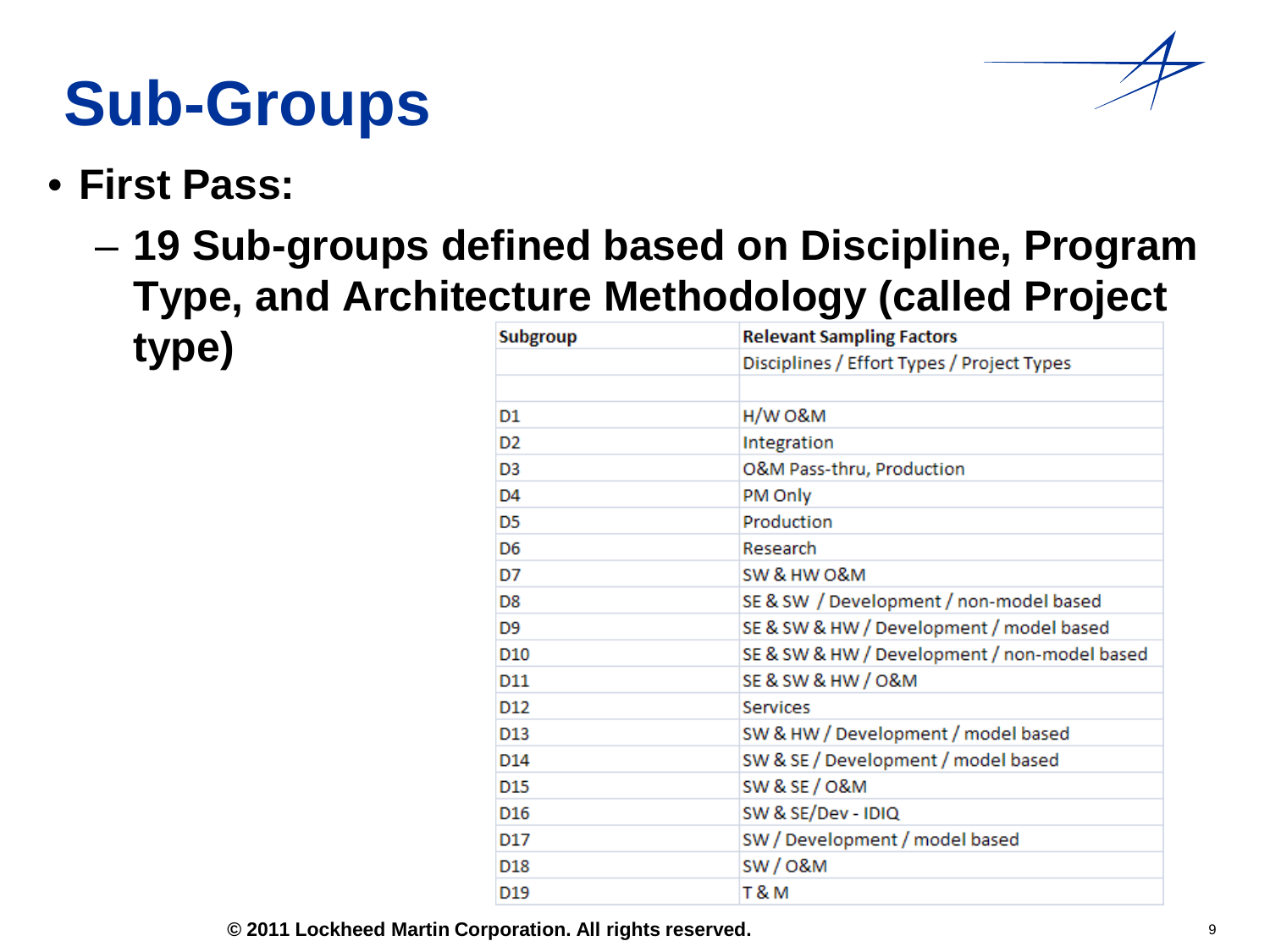

# **Sub-Groups (2)**

• **Slice & Dice:**

#### – **Select only those programs that were Development or O&M**

– **12 Sub-Groups remaining**

| <b>Subgroup</b> | <b>Relevant Sampling Factors</b>             |  |  |  |
|-----------------|----------------------------------------------|--|--|--|
|                 | Disciplines / Effort Types / Project Types   |  |  |  |
|                 |                                              |  |  |  |
| D1              | H/W O&M                                      |  |  |  |
| D2.             | megranom                                     |  |  |  |
| D9.             | <u>lM Pass-time, Production</u>              |  |  |  |
| D4              | но мату                                      |  |  |  |
| D5.             | <b>Concert Common</b>                        |  |  |  |
| DG-             | mesearum                                     |  |  |  |
| D7              | SW & HW O&M                                  |  |  |  |
| D <sub>8</sub>  | SE & SW / Development / non-model based      |  |  |  |
| D <sub>9</sub>  | SE & SW & HW / Development / model based     |  |  |  |
| D <sub>10</sub> | SE & SW & HW / Development / non-model based |  |  |  |
| D11             | SE & SW & HW / O&M                           |  |  |  |
| D12             | <b>JETVICES</b>                              |  |  |  |
| D <sub>13</sub> | SW & HW / Development / model based          |  |  |  |
| D <sub>14</sub> | SW & SE / Development / model based          |  |  |  |
| D <sub>15</sub> | SW & SE / O&M                                |  |  |  |
| D <sub>16</sub> | SW & SE/Dev - IDIQ                           |  |  |  |
| D17             | SW / Development / model based               |  |  |  |
| D <sub>18</sub> | <b>SW/0&amp;M</b>                            |  |  |  |
| D10             | <b>CALL 1973</b>                             |  |  |  |

**© 2011 Lockheed Martin Corporation. All rights reserved.**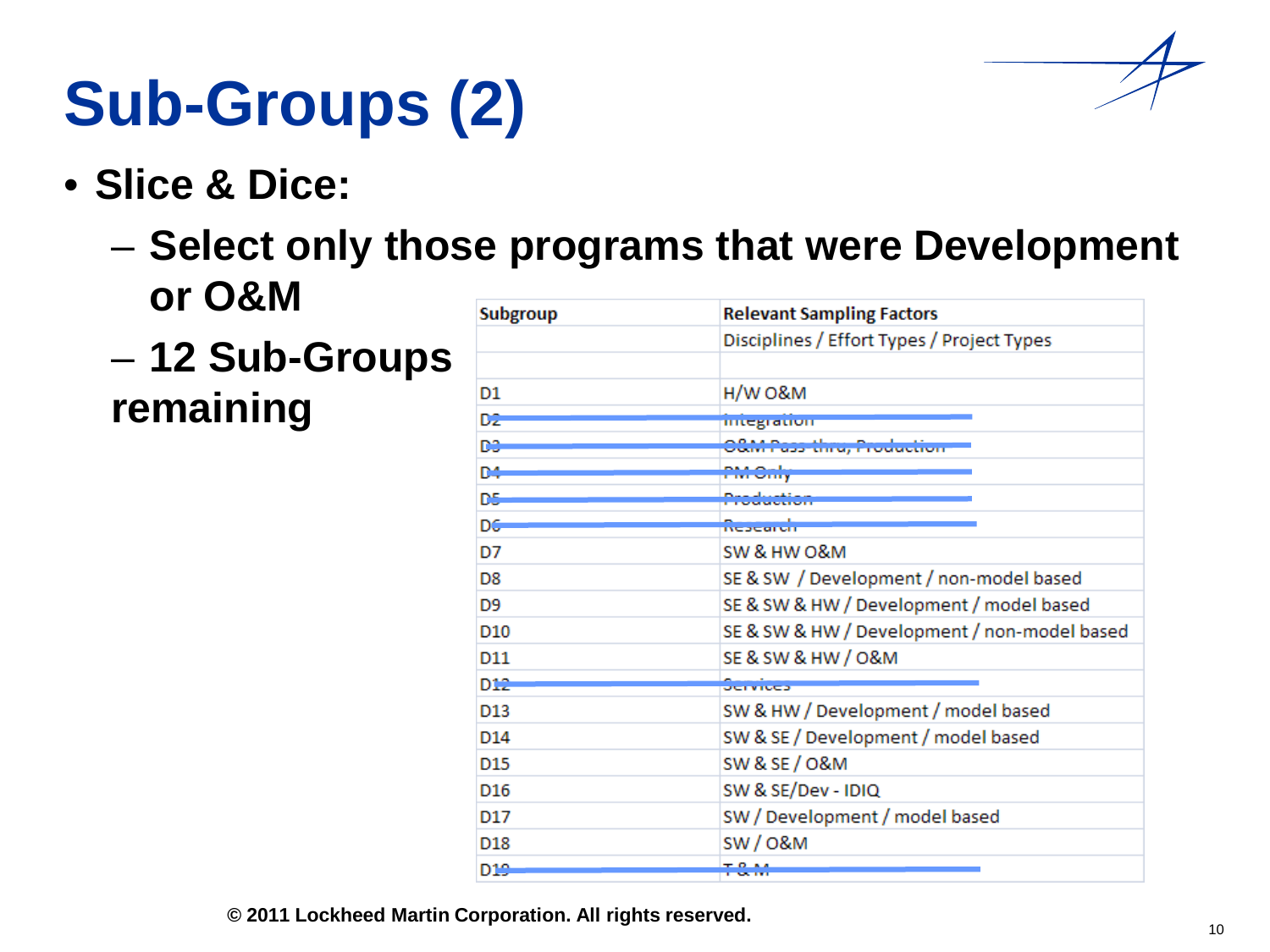

# **Sub-Groups (3)**

- **Slice & Dice:**
	- **Select only those programs that were multidisciplined (with at least Systems Engineering for RD)**
	- **6 Sub-Groups remaining**

| <b>Subgroup</b> | <b>Relevant Sampling Factors</b>                                                                                                                                                                                                           |  |  |  |
|-----------------|--------------------------------------------------------------------------------------------------------------------------------------------------------------------------------------------------------------------------------------------|--|--|--|
|                 | Disciplines / Effort Types / Project Types                                                                                                                                                                                                 |  |  |  |
|                 |                                                                                                                                                                                                                                            |  |  |  |
| D1              | U/NLORIA                                                                                                                                                                                                                                   |  |  |  |
| D2              | micgration                                                                                                                                                                                                                                 |  |  |  |
| D3              | <u> Odivi Pass-thru, Production</u>                                                                                                                                                                                                        |  |  |  |
| D4              | гаа маар                                                                                                                                                                                                                                   |  |  |  |
| D5.             | متفصيل دعات<br><b><i><u>Professional Participants</u></i></b>                                                                                                                                                                              |  |  |  |
| DG              | nesearon                                                                                                                                                                                                                                   |  |  |  |
| D7              | <b>JW OLTIVY UCUVI</b>                                                                                                                                                                                                                     |  |  |  |
| D8              | SE & SW / Development / non-model based                                                                                                                                                                                                    |  |  |  |
| D9              | SE & SW & HW / Development / model based                                                                                                                                                                                                   |  |  |  |
| D <sub>10</sub> | SE & SW & HW / Development / non-model based                                                                                                                                                                                               |  |  |  |
| D <sub>11</sub> | SE & SW & HW / O&M                                                                                                                                                                                                                         |  |  |  |
| D12             | <b>JETVICES</b>                                                                                                                                                                                                                            |  |  |  |
| D <del>10</del> | <u>an kanang katanggunan / maal-baasa</u>                                                                                                                                                                                                  |  |  |  |
| D <sub>14</sub> | SW & SE / Development / model based                                                                                                                                                                                                        |  |  |  |
| D <sub>15</sub> | SW & SE / O&M                                                                                                                                                                                                                              |  |  |  |
| D <sub>16</sub> | $\overline{\phantom{a}}$ . The contract of the contract of the contract of the contract of the contract of the contract of the contract of the contract of the contract of the contract of the contract of the contract of the contract of |  |  |  |
| D47             | $\star$<br><u>ja maan kan ta'u pitatan taa ya taas ka</u>                                                                                                                                                                                  |  |  |  |
| D10             | <b>JWY / UCHVI</b>                                                                                                                                                                                                                         |  |  |  |
| D10             | <b>CONTRACTOR</b>                                                                                                                                                                                                                          |  |  |  |

11 **© 2011 Lockheed Martin Corporation. All rights reserved. \* Found out this wasn't a real "program" – no task orders**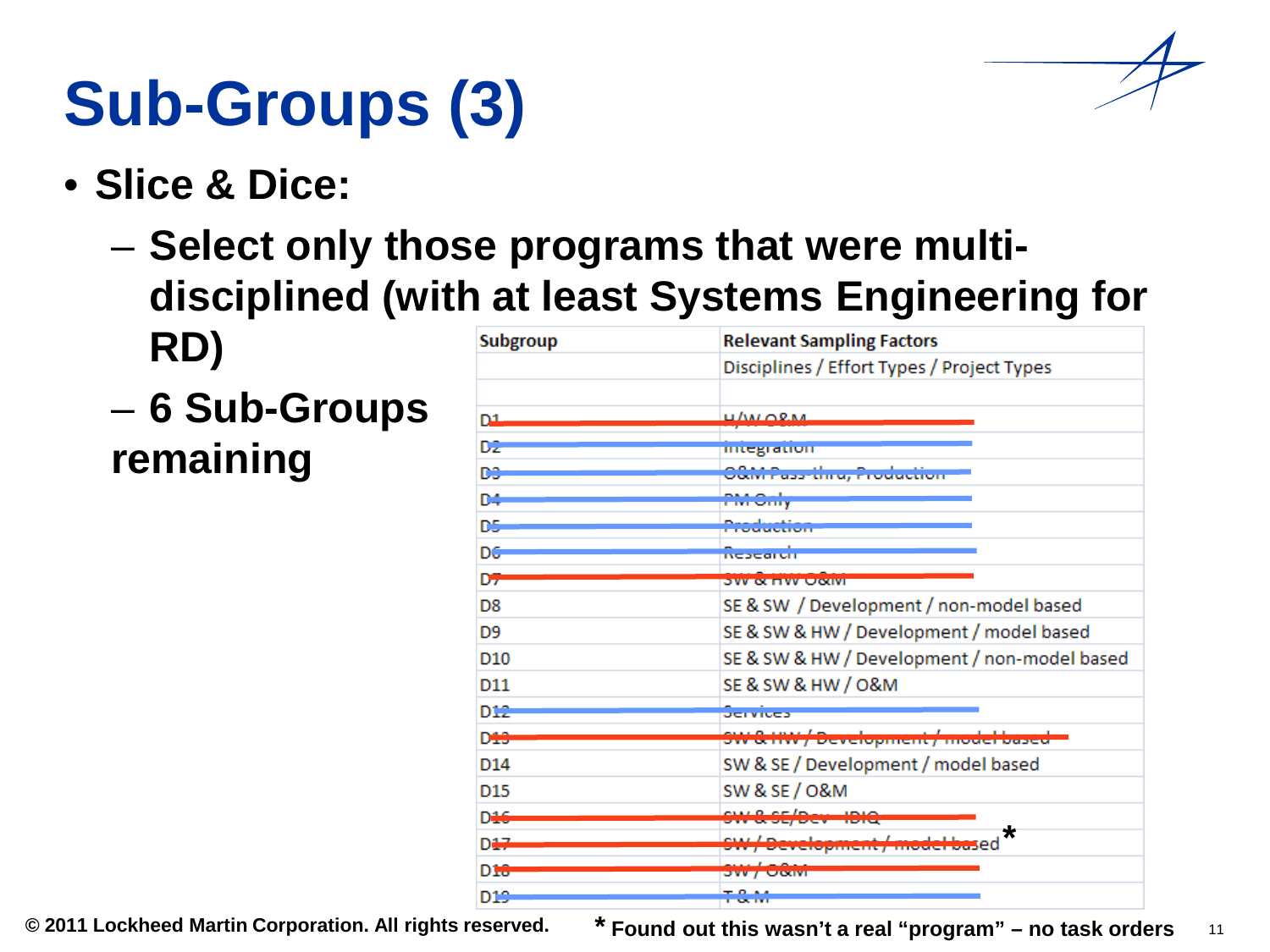

# **Sub-Groups (4)**

- **Slice & Dice:**
	- **Select only those development programs that used model-based architecture design (keeping O&M)**
	- **4 Sub-Groups remaining**

| <b>Subgroup</b> | <b>Relevant Sampling Factors</b>                                                                                                                                                                                                                      |  |  |  |
|-----------------|-------------------------------------------------------------------------------------------------------------------------------------------------------------------------------------------------------------------------------------------------------|--|--|--|
|                 | Disciplines / Effort Types / Project Types                                                                                                                                                                                                            |  |  |  |
|                 |                                                                                                                                                                                                                                                       |  |  |  |
| D1              | $11/M10R.M$                                                                                                                                                                                                                                           |  |  |  |
| D2              | mtegration                                                                                                                                                                                                                                            |  |  |  |
| D3              | $\overline{\phantom{a}}$<br>- 11<br><u>ODMY FRZZELINY FI OBBODYN</u>                                                                                                                                                                                  |  |  |  |
| D4              | PM Only                                                                                                                                                                                                                                               |  |  |  |
| D5.             | <u>Production</u>                                                                                                                                                                                                                                     |  |  |  |
| DG              | nesearun                                                                                                                                                                                                                                              |  |  |  |
| D7              |                                                                                                                                                                                                                                                       |  |  |  |
|                 | <b>OW OUTLAW WOUNT</b>                                                                                                                                                                                                                                |  |  |  |
| D&              | <u> SE &amp; SW / Development / non-model based </u>                                                                                                                                                                                                  |  |  |  |
| D <sub>9</sub>  | SE & SW & HW / Development / model based                                                                                                                                                                                                              |  |  |  |
| D <del>10</del> | 9E & 9W & HW / Development / non-model-based                                                                                                                                                                                                          |  |  |  |
| D <sub>11</sub> | SE & SW & HW / O&M                                                                                                                                                                                                                                    |  |  |  |
| Die             | JERNICS                                                                                                                                                                                                                                               |  |  |  |
| D <sup>43</sup> | <br>an winny pereighiem, modernased                                                                                                                                                                                                                   |  |  |  |
| D <sub>14</sub> | SW & SE / Development / model based                                                                                                                                                                                                                   |  |  |  |
| D <sub>15</sub> | SW & SE / O&M                                                                                                                                                                                                                                         |  |  |  |
|                 |                                                                                                                                                                                                                                                       |  |  |  |
| D46             | $\frac{1}{2}$<br><u> 1980 - Angel Maria III, mars ang katalog ang pagpalang ang pagpagang ang pagpagang ang pagpagang ang pagpagang ang pagpagang ang pagpagang ang pagpagang ang pagpagang ang pagpagang ang pagpagang ang pagpagpagang ang pagp</u> |  |  |  |
| D47             | SW/Development/model-based                                                                                                                                                                                                                            |  |  |  |
| D10             | . <i>. .</i><br><b>JWY / UCKIVI</b>                                                                                                                                                                                                                   |  |  |  |
| D10             | <b>TO 88</b><br><b>CONTRACTOR</b>                                                                                                                                                                                                                     |  |  |  |

**© 2011 Lockheed Martin Corporation. All rights reserved.**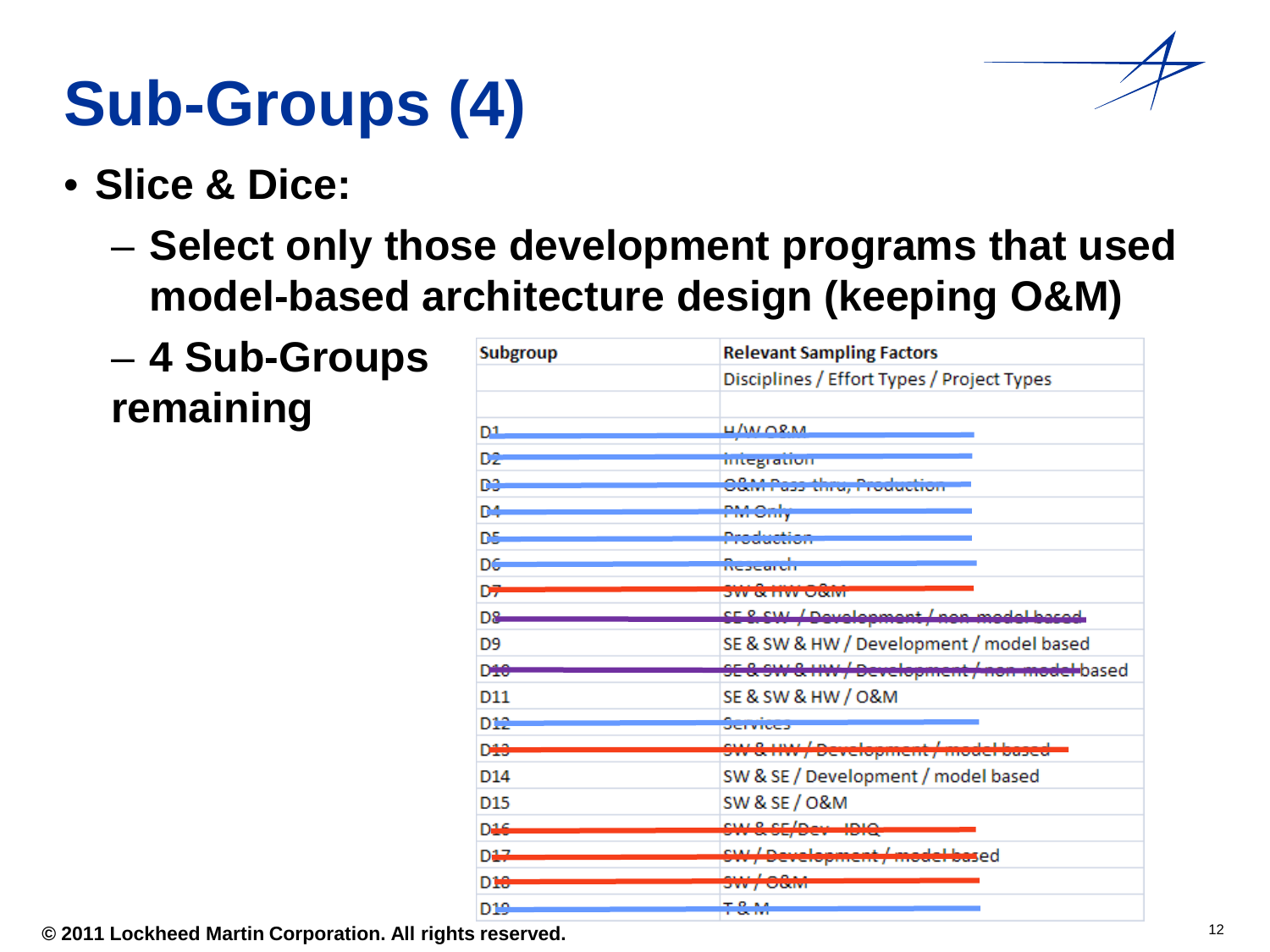# **Sub-Groups (5)**

- **Reviewed again by the Lead Appraiser:**
	- **This is when he determined that Size was also a factor!**
- **Start all over again?**
- **Not necessary – took the remaining sub-groups and created sub-subgroups based on size:**
	- **< 50 Full Time Equivalents (FTEs)**
	- **50 – 100 FTEs**
	- **> 100 FTEs**
- **BUT this resulted in 14 programs having to be sampled**

| <b>Relevant Sampling Factors</b>                  |  |  |  |  |
|---------------------------------------------------|--|--|--|--|
| Disciplines / Effort Types / Project Types / Size |  |  |  |  |
|                                                   |  |  |  |  |
| SE & SW & HW / Development / model based          |  |  |  |  |
| $<$ 50 FTE                                        |  |  |  |  |
| 50 - 100 FTE                                      |  |  |  |  |
| $>100$ FTE                                        |  |  |  |  |
| <b>SE &amp; SW &amp; HW / O&amp;M</b>             |  |  |  |  |
| $<$ 50 FTE                                        |  |  |  |  |
| 50 - 100 FTE                                      |  |  |  |  |
| $>100$ FTE                                        |  |  |  |  |
| SW & SE / Development / model based               |  |  |  |  |
| $<$ 50 FTE                                        |  |  |  |  |
| 50 - 100 FTE                                      |  |  |  |  |
| $>100$ FTE                                        |  |  |  |  |
| <b>SW &amp; SE / O&amp;M</b>                      |  |  |  |  |
| $<$ 50 FTE                                        |  |  |  |  |
| 50 - 100 FTE                                      |  |  |  |  |
| $>100$ FTE                                        |  |  |  |  |
|                                                   |  |  |  |  |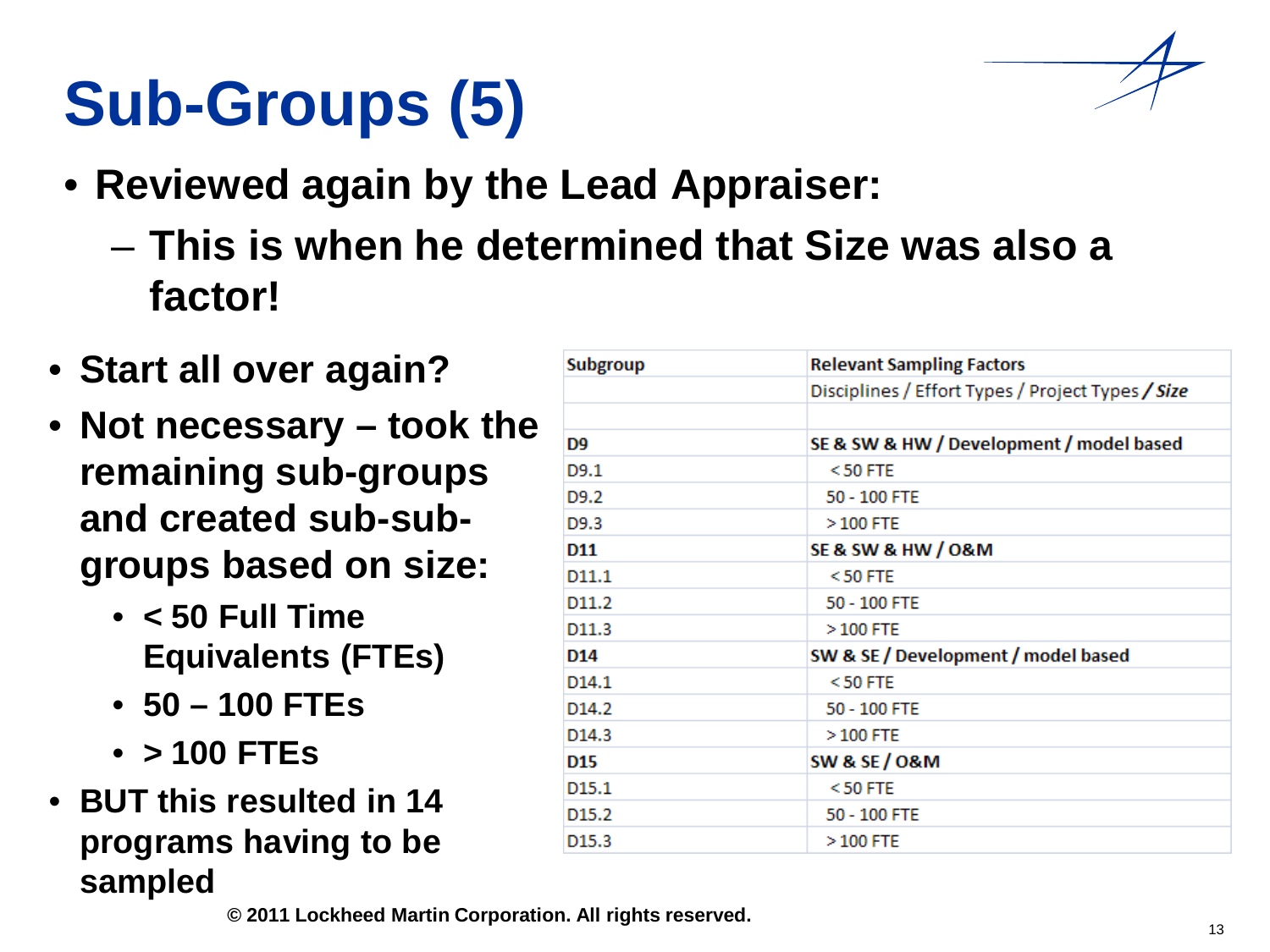

# **Sub-Groups (6)**

- **One more change in scope:**
	- **Programs with > 50 FTEs**
- **Some of the remaining sub-sub-groups did not have any programs that fit within that sub-subgroup**

| <b>Subgroup</b>   | <b>Relevant Sampling Factors</b>                                             |  |  |
|-------------------|------------------------------------------------------------------------------|--|--|
|                   | Disciplines / Effort Types / Project Types / Size                            |  |  |
|                   |                                                                              |  |  |
| D9                | SE & SW & HW / Development / model based                                     |  |  |
| D9 1              | <u>z EA ETE</u>                                                              |  |  |
| D9.2              | 50 - 100 FTE                                                                 |  |  |
| D <sub>9.3</sub>  | $>100$ FTE                                                                   |  |  |
| D11               | SE & SW & HW / O&M                                                           |  |  |
| $D1 + +$          | $\sim$ $\sim$ $\sim$ $\sim$ $\sim$ $\sim$ $\sim$ $\sim$<br><b>CONTRACTOR</b> |  |  |
| D <sub>11.2</sub> | 50 - 100 FTE                                                                 |  |  |
| D <sub>11.3</sub> | $>100$ FTE                                                                   |  |  |
| D14               | SW & SE / Development / model based                                          |  |  |
| $D + 4 + 4$       | <u>, na nth</u><br>-----                                                     |  |  |
| D <sub>14.2</sub> | 50 - 100 FTE                                                                 |  |  |
| D <sub>14.3</sub> | $>100$ FTE                                                                   |  |  |
| D <sub>15</sub>   | <b>SW &amp; SE / O&amp;M</b>                                                 |  |  |
| D <del>15.1</del> | . <del>.</del> .                                                             |  |  |
| D <sub>15.2</sub> | 50 - 100 FTE                                                                 |  |  |
| D <sub>15.3</sub> | $>100$ FTE                                                                   |  |  |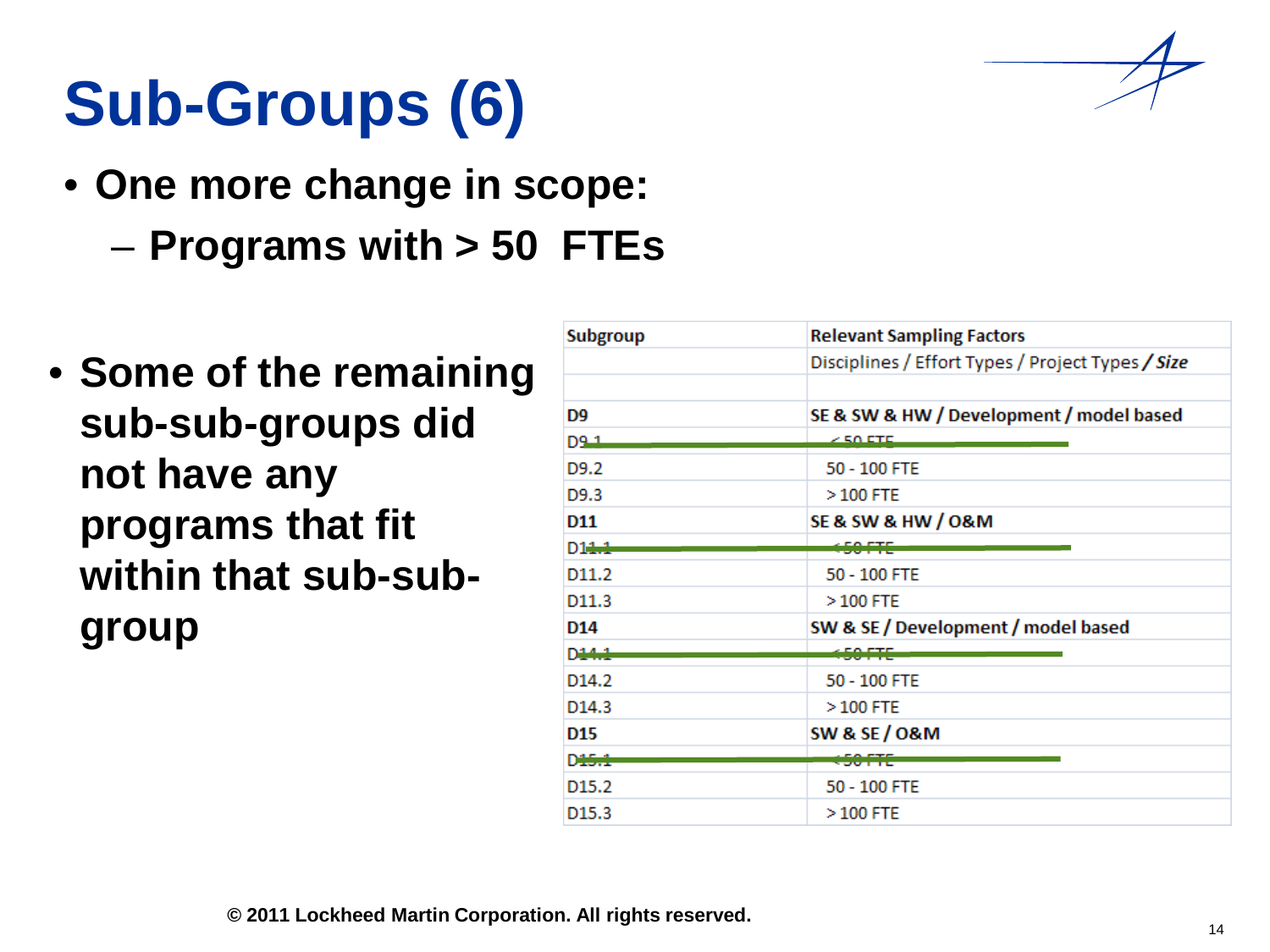

# **Sub-Groups (7)**

• **Results**

| <b>Subgroup</b>                                   | <b>Relevant Sampling Factors</b>                  |    |    | Size of Sub-sub-group Size * # Sub-sub-groups (Size * # Sub-sub-groups) / # Programs # Sampled |   |
|---------------------------------------------------|---------------------------------------------------|----|----|------------------------------------------------------------------------------------------------|---|
|                                                   | Disciplines / Effort Types / Project Types / Size |    |    |                                                                                                |   |
|                                                   |                                                   |    |    |                                                                                                |   |
| D <sub>9</sub>                                    | SE & SW & HW / Development / model based          |    |    |                                                                                                |   |
| D9.3                                              | $>100$ FTE                                        |    | 20 | 1.67                                                                                           | 2 |
| <b>D11</b>                                        | SE & SW & HW / O&M                                |    |    |                                                                                                |   |
| D11.3                                             | $>100$ FTE                                        |    | 15 | 1.25                                                                                           |   |
| D <sub>14</sub>                                   | SW & SE / Development / model based               |    |    |                                                                                                |   |
| D <sub>14.2</sub>                                 | 50 - 100 FTE                                      |    | 15 | 1.25                                                                                           |   |
| D <sub>14.3</sub>                                 | $>100$ FTE                                        |    |    | 0.42                                                                                           |   |
| <b>D15</b>                                        | <b>SW &amp; SE / O&amp;M</b>                      |    |    |                                                                                                |   |
| D <sub>15.3</sub>                                 | $>100$ FTE                                        |    |    | 0.42                                                                                           |   |
|                                                   |                                                   |    |    |                                                                                                |   |
| <b>Total Number Programs</b>                      |                                                   | 12 |    |                                                                                                | 6 |
| Number of Sub-sub-groups<br>$\sim$ $\blacksquare$ |                                                   |    |    |                                                                                                |   |

- **6 Programs to be Sampled**
- **Evolved Appraisal Scope:**
	- **Model based architecture development or O&M only, Multi-Disciplined with at least Systems Engineering included, for programs of 50 or more Full-Time-Equivalent people**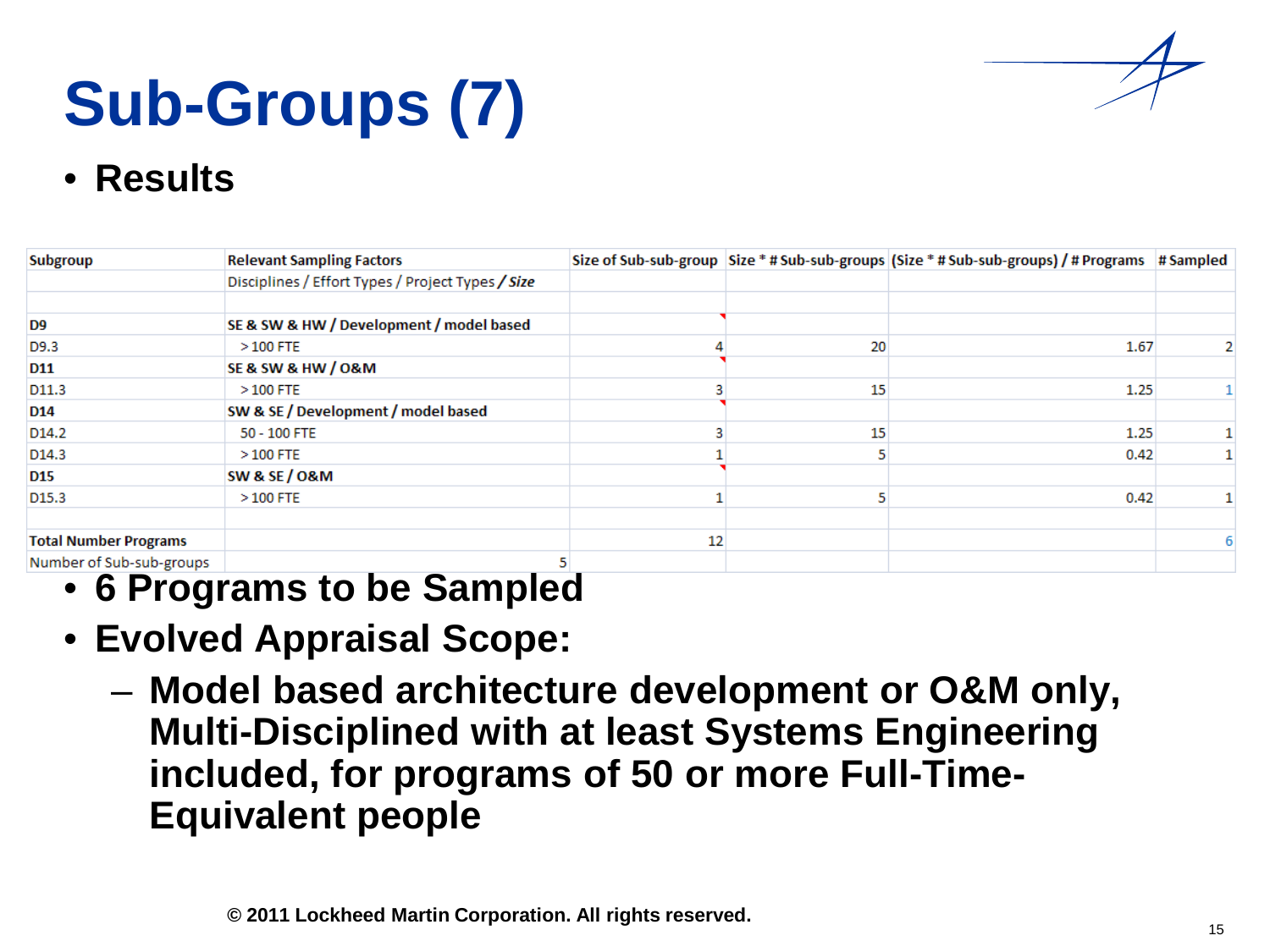

#### **Support Functions**

**Groups of people who perform work that enables or supports the work which is ultimately visible to the customers of the organization.**

**Standard CMMI® Appraisal Method for Process Improvement (SCAMPISM) A, Version 1.3: Method Definition Document, Appendix F, Page 212**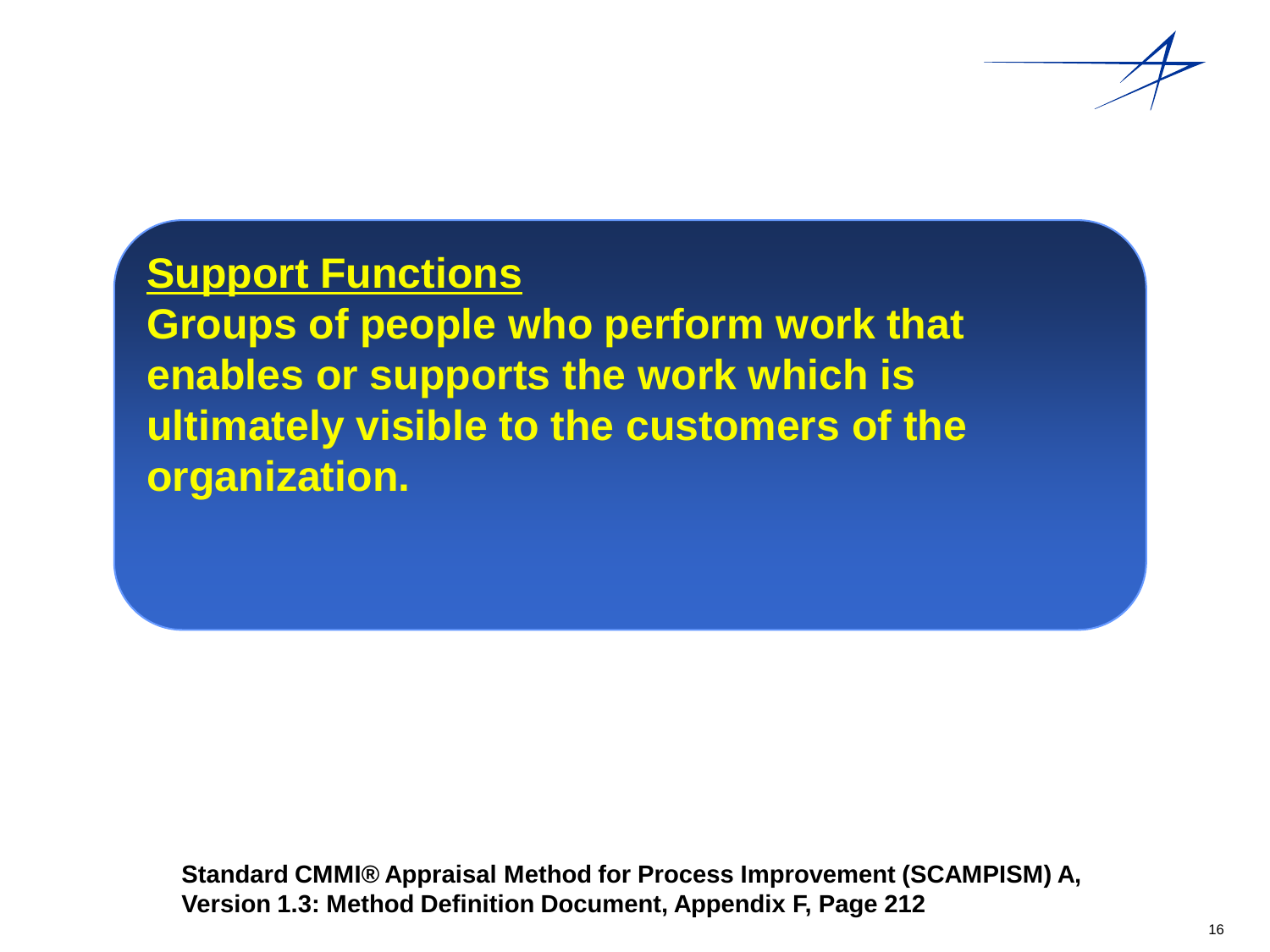# **Support Functions**

- **Looked across the organization's structure to see what could be defined as a "Support Function"**
	- **Quality – independent from the programs**
	- **Subcontracts – all follow Corporate guidelines and procedures**
	- **Organizational groups**
- **Received additional questions from the Lead Appraisers:**
	- **Provide information on reporting and reviews for Quality activities**
	- **What type of supplier agreements exist**
- **Worked with the organization to obtain additional information**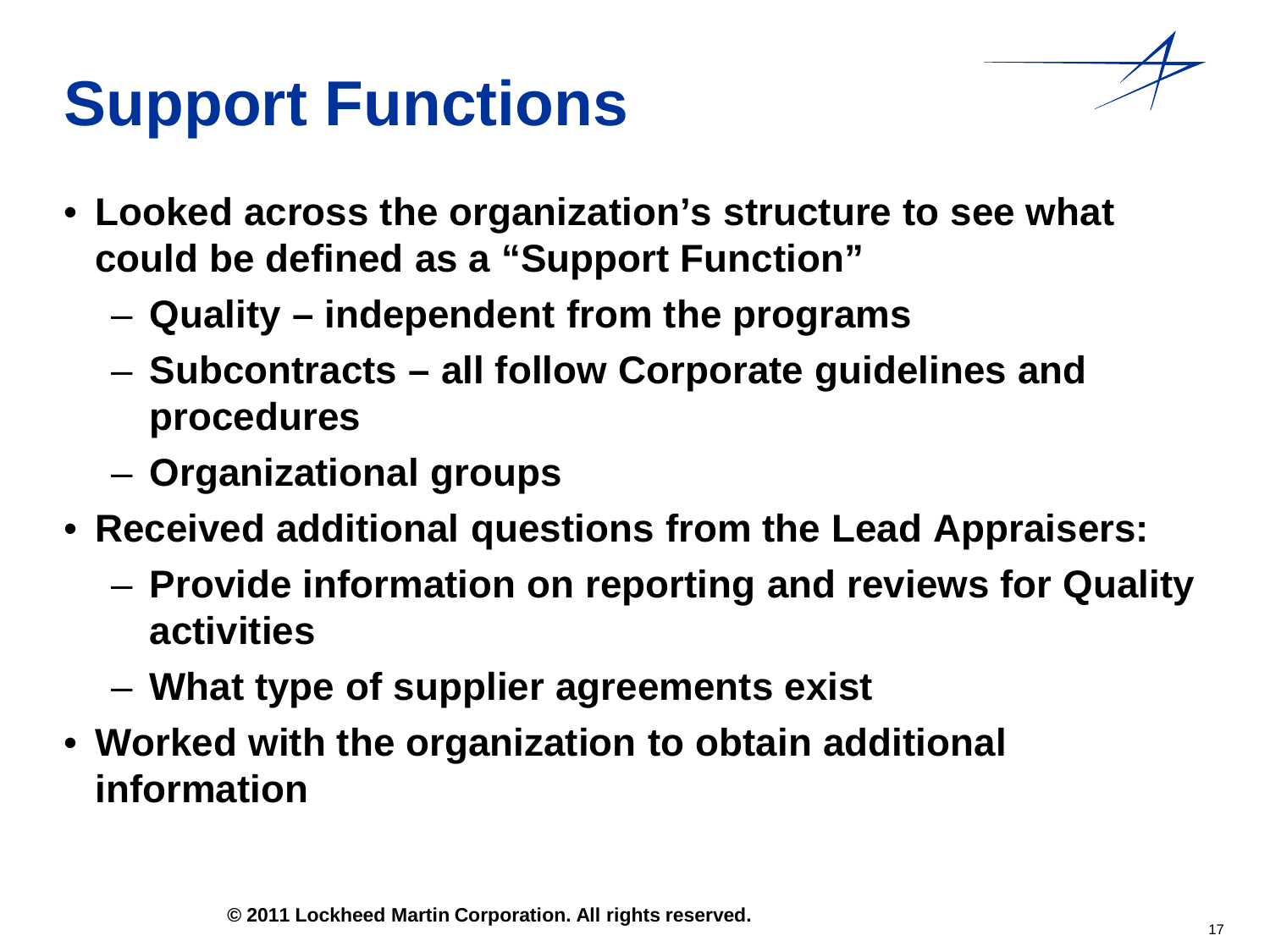# **Support Functions (2)**

- **Quality was defined to be a Support Function**
	- **Different reporting structure from Program Management**
	- **Monthly Operating Review by Quality manager**
		- **Covers key accomplishments, disappointments, past 30 days activity, future 30 day activity, audits, corrective actions, prevention measures, etc.**
	- **Quality Plans had already been established on the programs**
		- **Quality manager participates in yearly program reviews, reviewing the Quality Plans to ensure they are up-to-date and are being followed**
- **Although this could have limited evidence collection, all the programs decided to provide PPQA evidence as part of their preparation for the SCAMPI A!**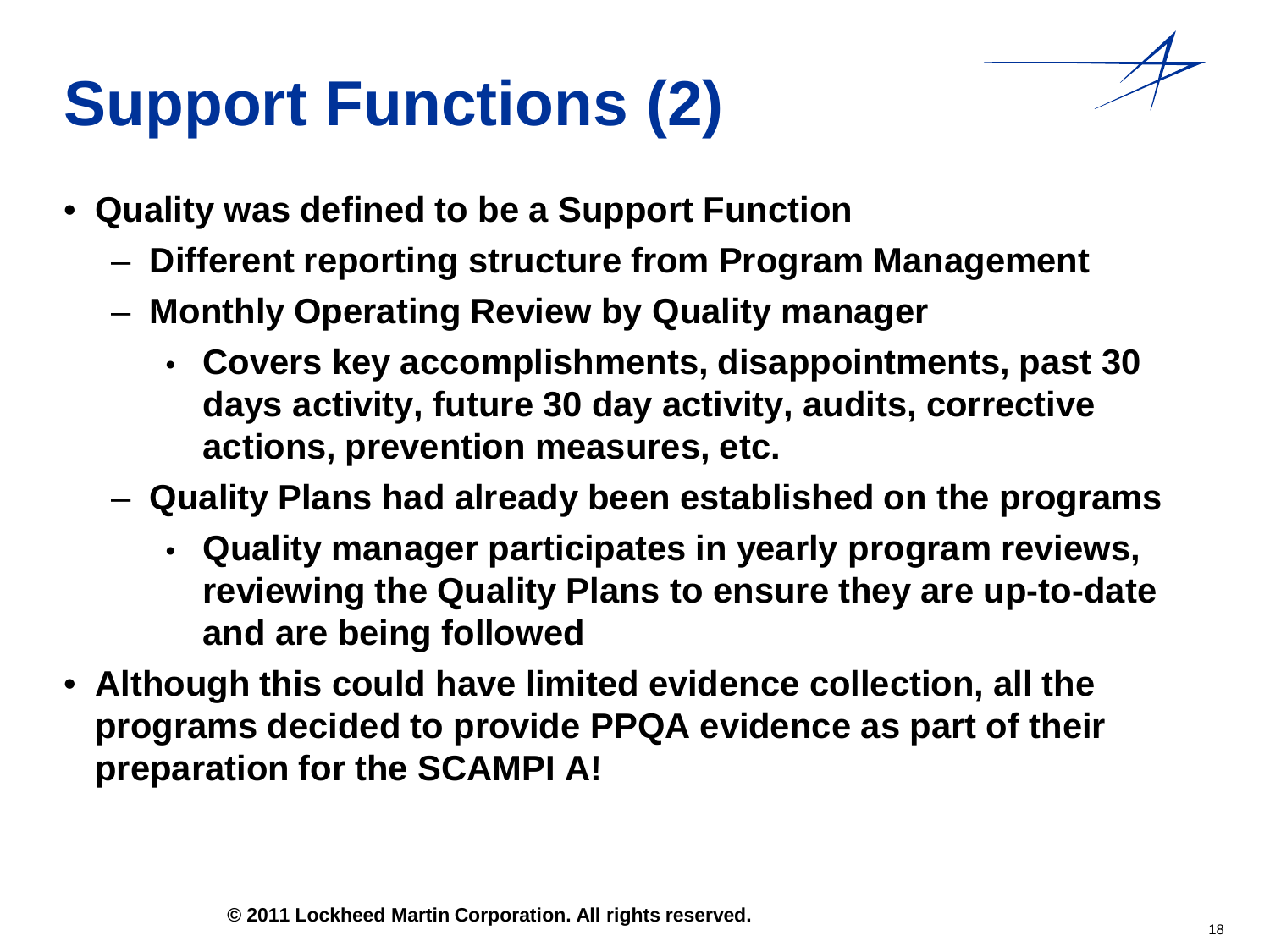# **Support Function (3)**

- **Subcontracts was not defined to be a Support Function**
	- **Corporate terms were not the same as model terms**
		- **Difficult to explain to participants**
		- **Difficult to explain to Lead Appraiser**
	- **Different levels and combinations of supplier activities**
		- **From standard COTS purchases to full subcontract management**
- **Could have pushed to make this a support function because of the consistency across the organization**
	- **But it was "too hard"!**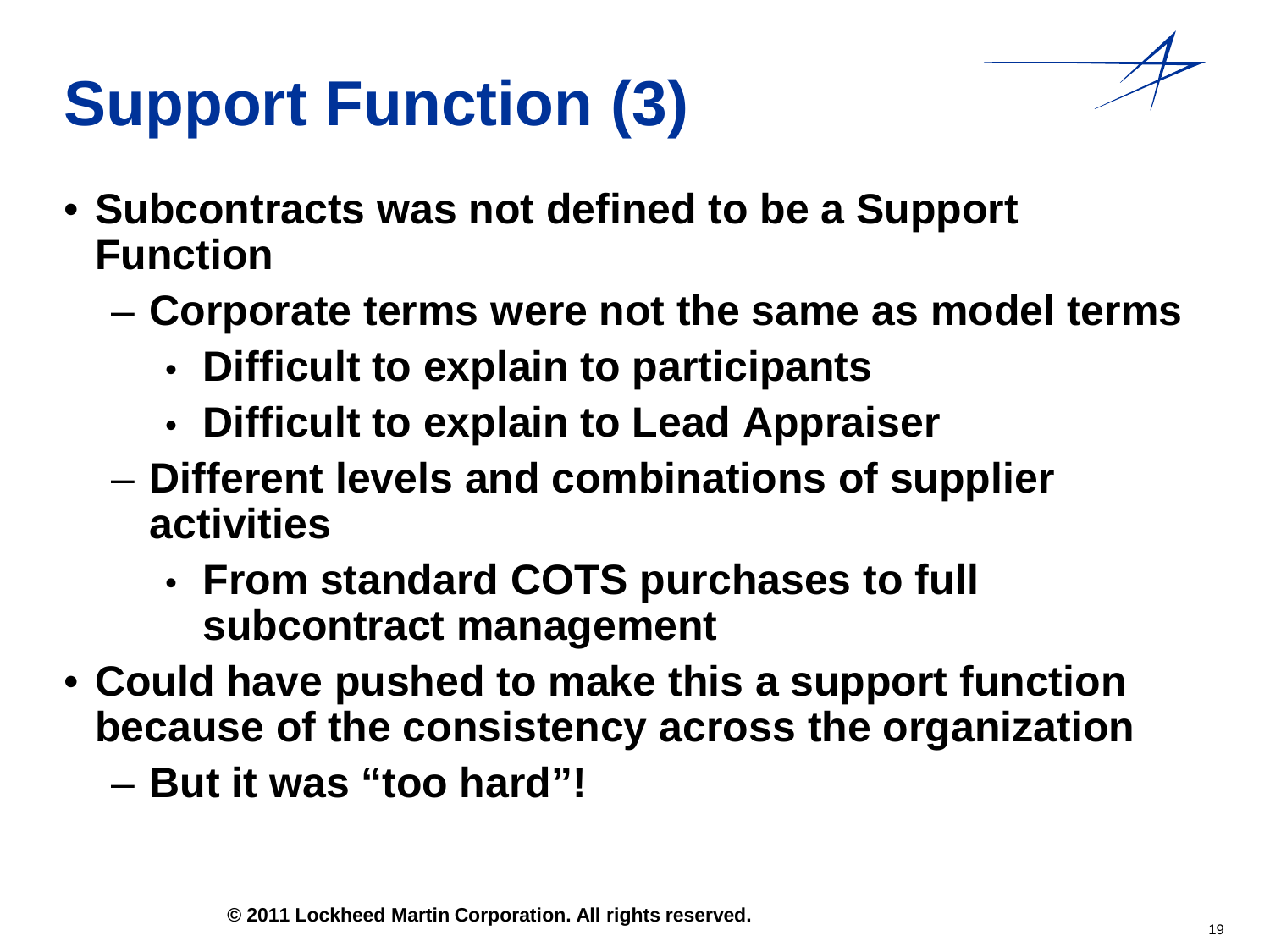#### **End Result – So Far**



- **Modified the original organizational scope**
- **Several iterations with Lead Appraiser required**
	- **To understand model perspective**
	- **To understand organization**
- **Programs have been identified**
	- **5 programs to provide full PIID evidence (except PPQA)**
	- **2 programs to provide 2 or 3 PAs**
	- **Quality organization to provide PPQA evidence from one of the programs**
- **Data Coverage Plan completed**
	- **Team review of evidence completed**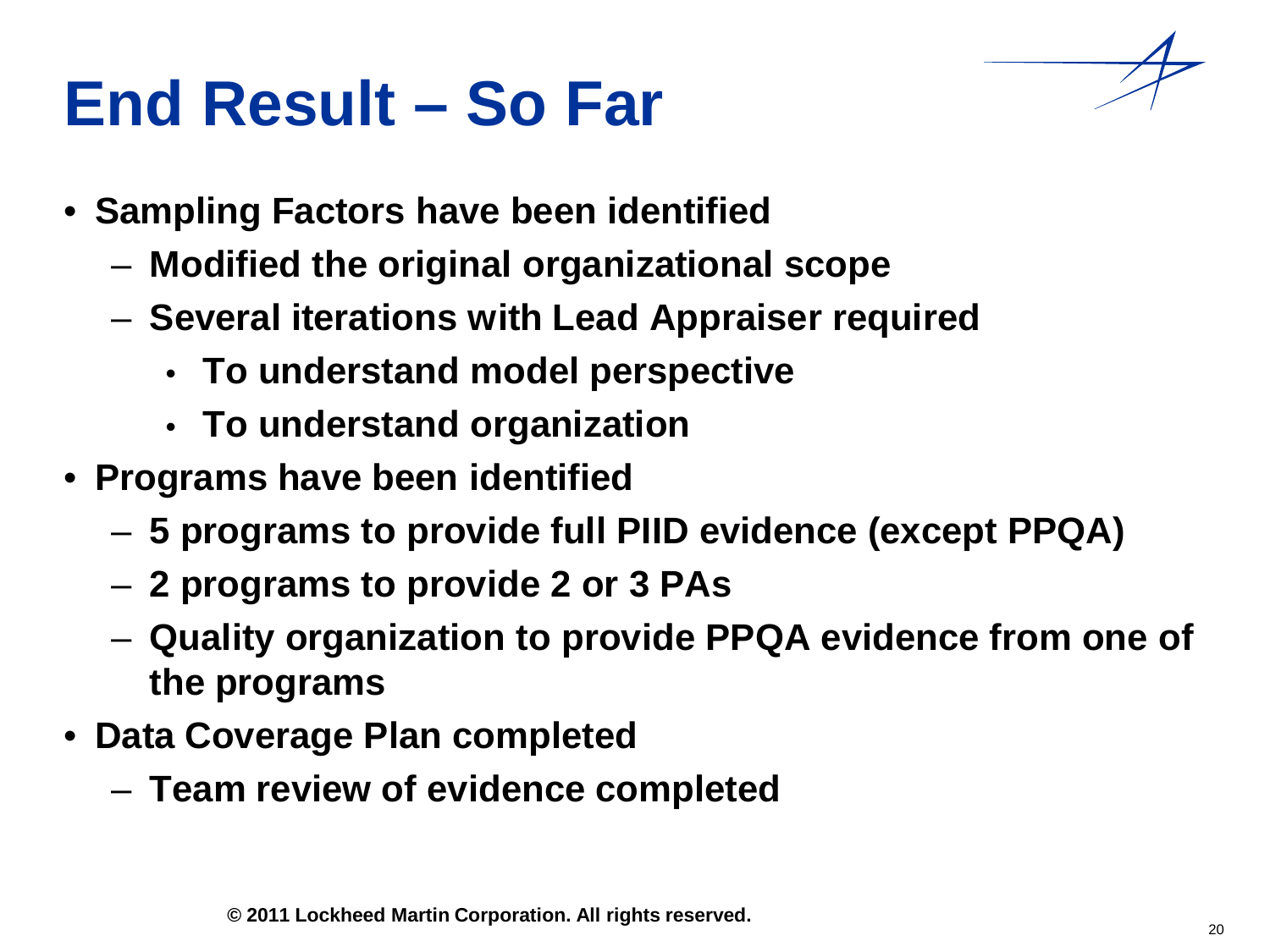## **End Result – So Far (2)**



- **It depends**
- **In the past (under V1.1 and V1.2):**
	- **Identified minimum of 3 programs that provided 45 – 50% of sales and people**
		- **Typically, the biggest programs**
	- **In addition, would identify 5 – 10 programs that would prepare evidence to be "sampled" if the appraisal team wanted additional institutionalization evidence**
	- **8 – 13 programs preparing full sets of evidence**
- **Probably would have identified some of the same programs**
	- **But only 5 programs providing full sets of evidence and 2 more providing 2 – 3 process areas**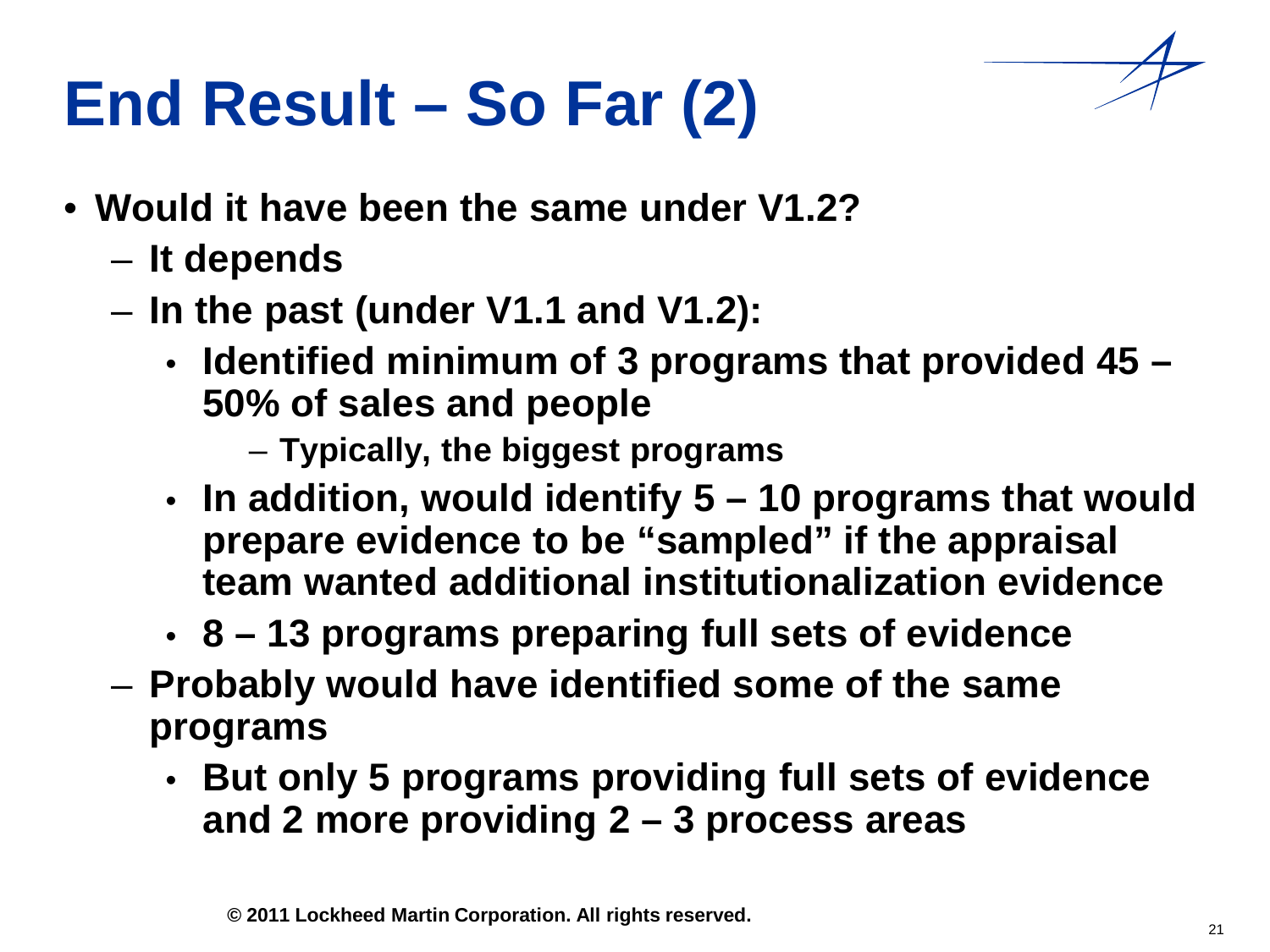#### **Lessons Learned**

- **SCAMPI V1.3 takes more effort in up-front planning**
- **SCAMPI V1.3 required earlier involvement by Lead Appraiser**
	- **Lead needs to really** *understand* **the organization**
	- **Lead needs to be responsive to questions / issues raised by organization so that the "slicing and dicing" proceeds quickly**
	- **Organization needs to be responsive to questions from the Lead**
- **This organization's programs are risk-averse**
	- **Even when they don't have to provide evidence, they do anyway**
		- **Just in case**
		- **So they won't have to do something at the last minute**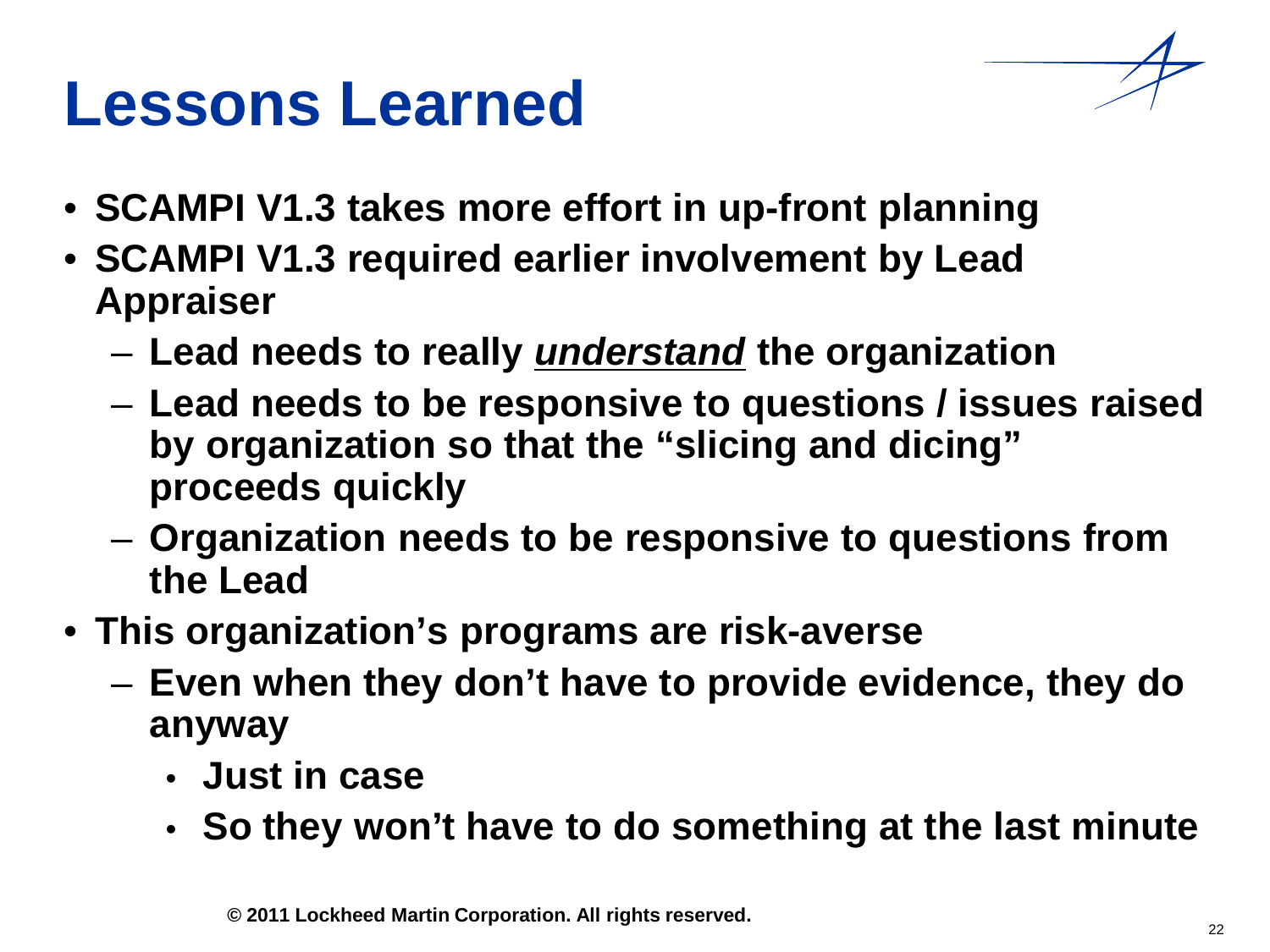### **Contact Information**

- 
- **Dorna Witkowski: [dorna.witkowski@lmco.com](mailto:dorna.witkowski@lmco.com)**

• **Lynn Penn: [mary.lynn.penn@lmco.com](mailto:mary.lynn.penn@lmco.com)**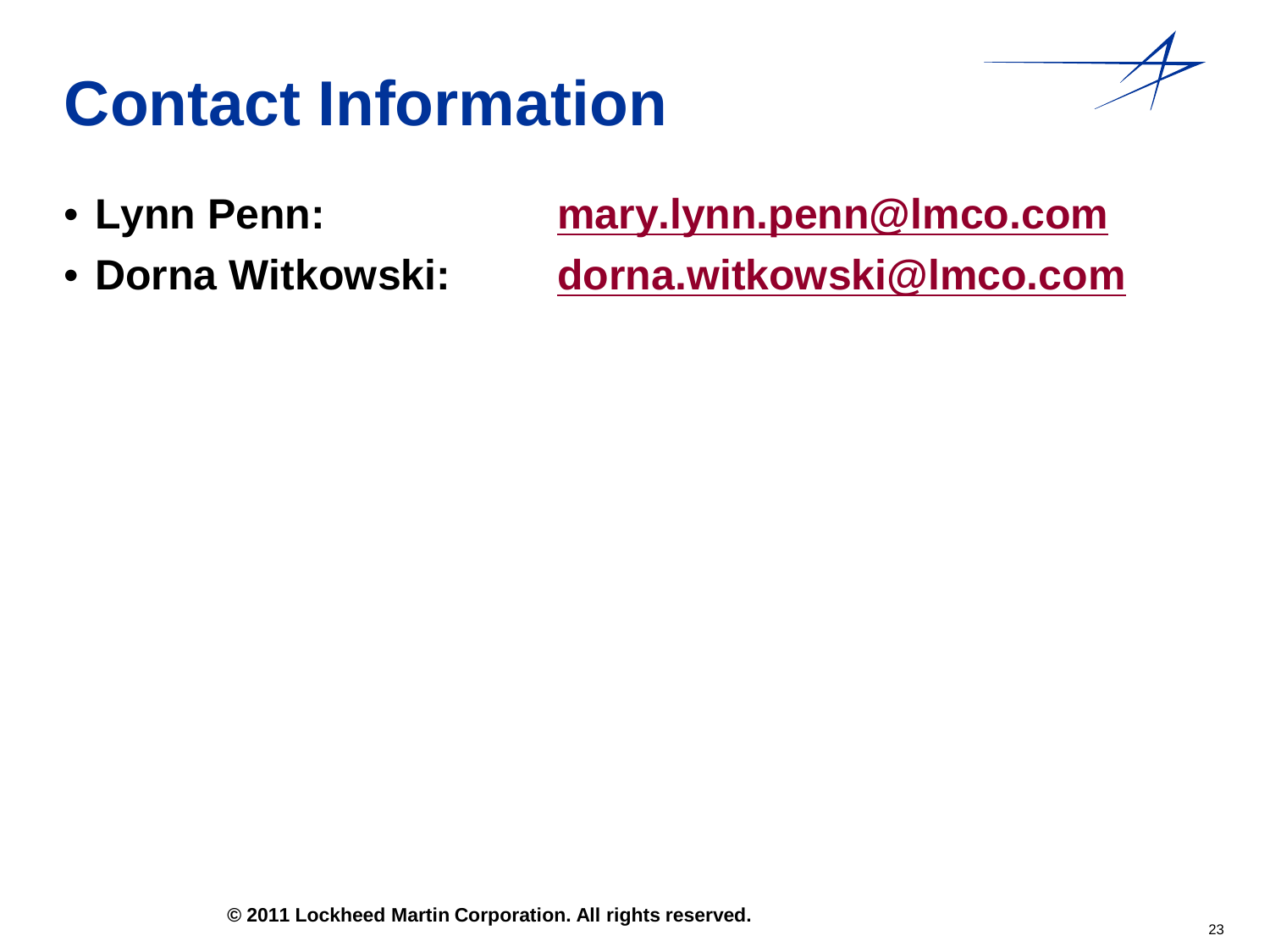#### **Questions??**